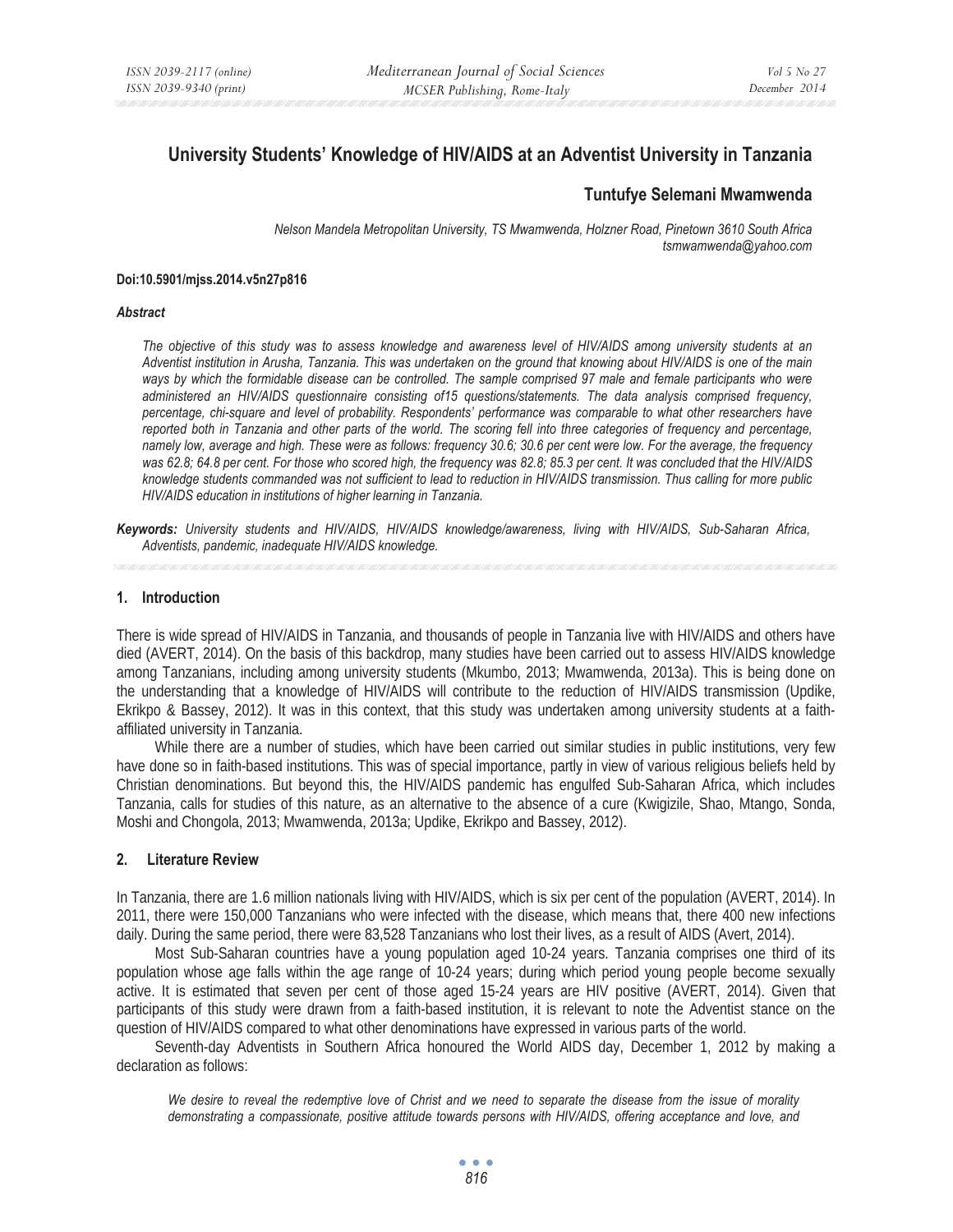*providing for their physical and spiritual needs. We should feel ashamed when we see social rejection of people who have AIDS ( Adventist Aids International Ministry, 2013)* 

It was further stated that, there would be continued support in combating HIV/AIDS by seeing that, there will be zero new infections, zero discrimination and zero AIDS related loss of life, in keeping with the UNAIDS World goal (Ibid). Such stance is reiterated in what Houdmann (2013) argues that, all diseases constitute a judgement from God. Therefore HIV/AIDS and all other diseases in the world are part of God's judgement in a world that is cursed of its creator God.

On a sober note, nevertheless, Houdmann (2013) advances the argument that it is not for Christians to say a specific disease such as HIV/AIDS is God's judgement. He concludes that irrespective of the nature of disease one has, our responsibility comprises: being ministers of grace, love, mercy, forgiveness & compassion.

While Manzell et al. (2011) reported that HIV/AI DS is but a scourge visited by God, because society has turned its back against religion and morality. Smith (2004). And others have reported that it is God's judgement that we have brought on ourselves due to sin (Dete, 2012; Mbonu, 2009; Du Toit, 2012; Barton, 2012).

There are other studies that have been carried out among Tanzania institutions of higher learning both faith-based and public ones from a non-religious perspective, as the present study intended to do. For example, in the assessment of HIV/AIDS knowledge, attitudes and behaviours among students in higher education in Tanzania, Mkumbo (2013) expressed the view that there is lack of adequate knowledge of university students about HIV/AIDS in both Tanzania, as well as in sub-Saharan Africa. In his investigation of 400 University of Dar es Salaam students, he administered a questionnaire on their HIV/AIDS knowledge, attitudes and behaviour. Close to one third of the participants fell short of adequate knowledge of HIV/AIDS, whereas two thirds of the participants had a comprehensive knowledge of HIV/AIDS. Similarly, the majority of participants had positive attitudes towards people living with HIV/AIDS. On the other hand, it was observed that, their sexual behaviour was rather risky similar to what is generally the case with the general youth population in the country.

Kwigizile et al. (2013) undertook a similar investigation at another University in Tanzania, in which they sought to establish the extent to which, there was a gap between knowledge and the application thereof in sexual behaviour. In their introduction, they correctly point out that, knowledge of HIV/AIDS is vital as an available option for combating the spread of HIV/AIDS. This, nevertheless, can only be true, if such knowledge is transferred to one's sexual behaviour (Mwamwenda, 2013a). The participating sample comprised 547 students and a handful academic staff. While their HIV/AIDS knowledge was good, there was no correlation between their level of knowledge and application in their sexual behaviour.

Maswanya, Brown and Merriman (2009) made a study of services and attitudes to people living with HIV/AIDS among college students in Dar es Salaam, Tanzania. Specifically, they were interested in examining the extent to which respondents accepted voluntary testing, counselling, treatment and attitudes towards people living with HIV/AIDS. The results showed that testing and counselling were rather unsatisfactory, and stigma was common against HIV/AIDS infected persons.

There was also inadequate knowledge of HIV/AIDS knowledge. They were afraid of voluntary testing and counselling on account of being stigmatised once known to be HIV/AIDS positive and getting to be identified as having HIV/AIDS status. The researchers concluded with recommendation to the effect that, there is need for VCT programmes; HIV/AIDS knowledge/education for understanding people living with HIV/AIDS; as this will lead to education of stigma against HI/AIDS infected persons.

Awareness and its practicality on HIV/AIDS in higher learning institutions was the focus of investigation at the University of Dodoma, Tanzania (Madan, Iaddunuri and Mwaka, 2012). The outcomes showed that, respondents had a good knowledge of HIV/AIDS. There were a few respondents who had no knowledge of HIV/AIDS. Those identified as commanding a good knowledge of HIV/AIDS did not apply such knowledge to their sexual behaviour.

In view of the importance of HIV/AIDS knowledge in the fight against HIV/AIDS. McGrain (2012) argues that as a result of paucity of accurate information on HIV/AIDS, there are myths and half-truths, which are partly leading to the spread of HIV/AIDS. For this reason, emphasis is placed on the provision of HIV/AIDS knowledge by means of technology entailing phones texting messages in Sub-Saharan Africa.

*The future of disease prevention in many parts of Sub-Saharan Africa lies in using cellular technology to transmit free health and patient management information to subscribers in a targeted and timely manner* 

Such approach will entail clients receiving HIV/AIDS information and raising questions or making comments for clarification on HIV/AIDS.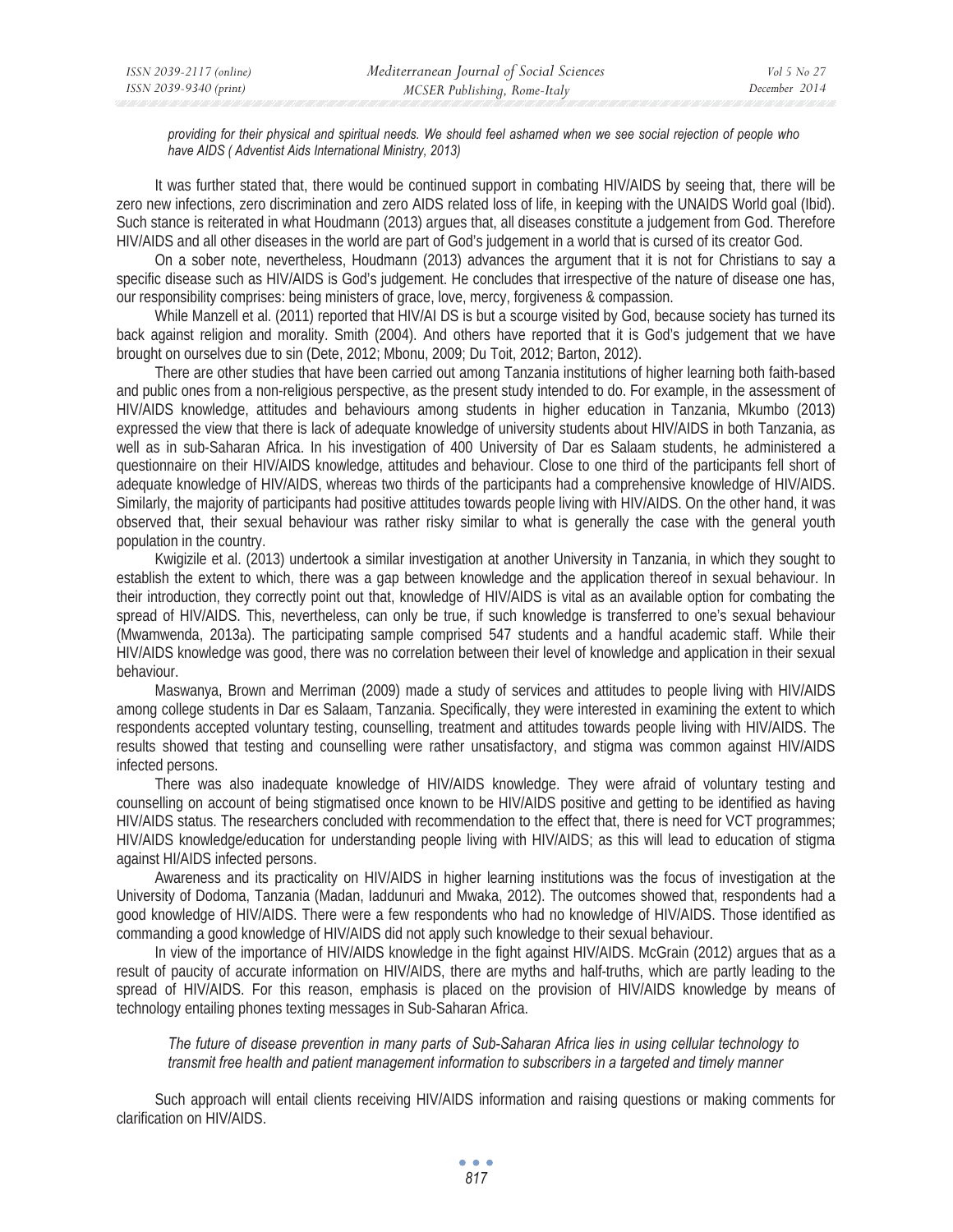| ISSN 2039-2117 (online) | Mediterranean Journal of Social Sciences | Vol 5 No 27   |
|-------------------------|------------------------------------------|---------------|
| ISSN 2039-9340 (print)  | MCSER Publishing, Rome-Italy             | December 2014 |

It can be further argued that, university students on account of their developmental stage are most vulnerable to the HIV/AIDS pandemic and spread among them is most rapid (Updike, Ekrikpo and Bassey, 2012). In this context, knowledge and awareness is of paramount importance for the purposes of enabling them to resist behaviour that leads to being HIV/AIDS infected, thus stemming the tide of the pandemic (Updike et al. 2012)

In Mbeya Region of Tanzania, a survey was carried out among four institutions of higher learning in which, it was shown that a large number of university students engage in sexual and other activities which predispose them to contract HIV'AIDs (Guardian, 2012). Respondents were involved in sexual relationships with more than one partner at about the same time, and most of them did not use condom or other means for safe sex. Sexual behaviour was attributed to revenge, alcohol, peer pressure, globalisation and HIV epidemic (having more than one partner). Girls were reported to engage in sex with more than one partner, as a way of earning money to satisfy their material requirements. Those who engage in sexual intimacy do not make a habit to use preventive measures against contacting HI/AIDS.

A UNICEF executive director is cited to have stated that the global success in the struggle against HIV/AIDS will have to be measured on the basis of the impact it has on children and young people.

In view of what has been presented in the preceding pages, the present investigation sought to examine the respondents' level of HIV/AIDS knowledge, bearing in mind that such knowledge would make a valuable contribution to the battle against HIV/AIDS, the most formidable and feared disease in recent human history.

## **3. Method**

### *3.1 Sample*

The participants of the study comprised 97 university students pursuing their studies at an Adventist University in Arusha, Tanzania. Of the total participants, there were 48 females and 49 males. The joint age ranged from 18 to 54 years of age with a mean of 31 years. Some of the participants were married, whereas the majority were young and single.

### *3.2 Questionnaire*

The participants were administered an HIV/AIDS questionnaire of 15 statements/questions to which they were asked to tick the most correct response on the basis of the three options provided, which were "Yes", "No" "Do not know". The questionnaire was administered by one of the academic member of staff at the University that, the researcher happens to have known for many years.

## *3.3 Procedure*

All protocol observed, necessary permission was sought and granted from the senior management of the University. Similar consent was solicited from participants.

For confidentiality purpose, respondents were asked not to write their names on the questionnaire. For biographical information, they were requested to indicate their date of birth and gender in the space provided on the questionnaire.

## **4. Results**

Table 1 shows the results based on: frequencies, percentage, chi-square and level of probability. The response to whether a person would contract HI/AIDS, as a result of drinking water from the same glass with an HIV/AIDS infected person was rejected by70% of the respondents. According to the  $(1df, N96)=18$ , this was statistically significant at p< 0.001. When asked whether kissing an infected person would lead to contracting HIV/AIDS, 64% rejected this hypothesis was also significant at p< 0.001. Whether one would be HIV/AIDS infected, as a result of taking care of an HIV/AIDS person was also rejected by 40%, as a source of transmission. This was not statically significant, thus implying that more participants believed that one would contract HIV/AIDS, as a result of caring for person living with HIV/AIDS.

Receiving blood from an HIV/AIDS person was acknowledged as leading to infection by 32% p< 0.02, as one of the ways of being infected with HIV/AIDS. Being infected by having sex with an infected person was acknowledged by 65% of the participants, and was statistically significant *p<0.001*.

As regards HIV/AIDS being God's punishment was rejected by 82% of the participants, which is statistically significant *p< 0.001.*Whether Africans have a cure for AIDS was rejected by 64% p<0.005. The majority of participants (75%) thought that researchers have identified the cure for HIV/AIDS, which was wrong. Whether participants were vulnerable to being HIV/AIDS infected was rejected by 86% of the respondents. Whether they would agree to sit next to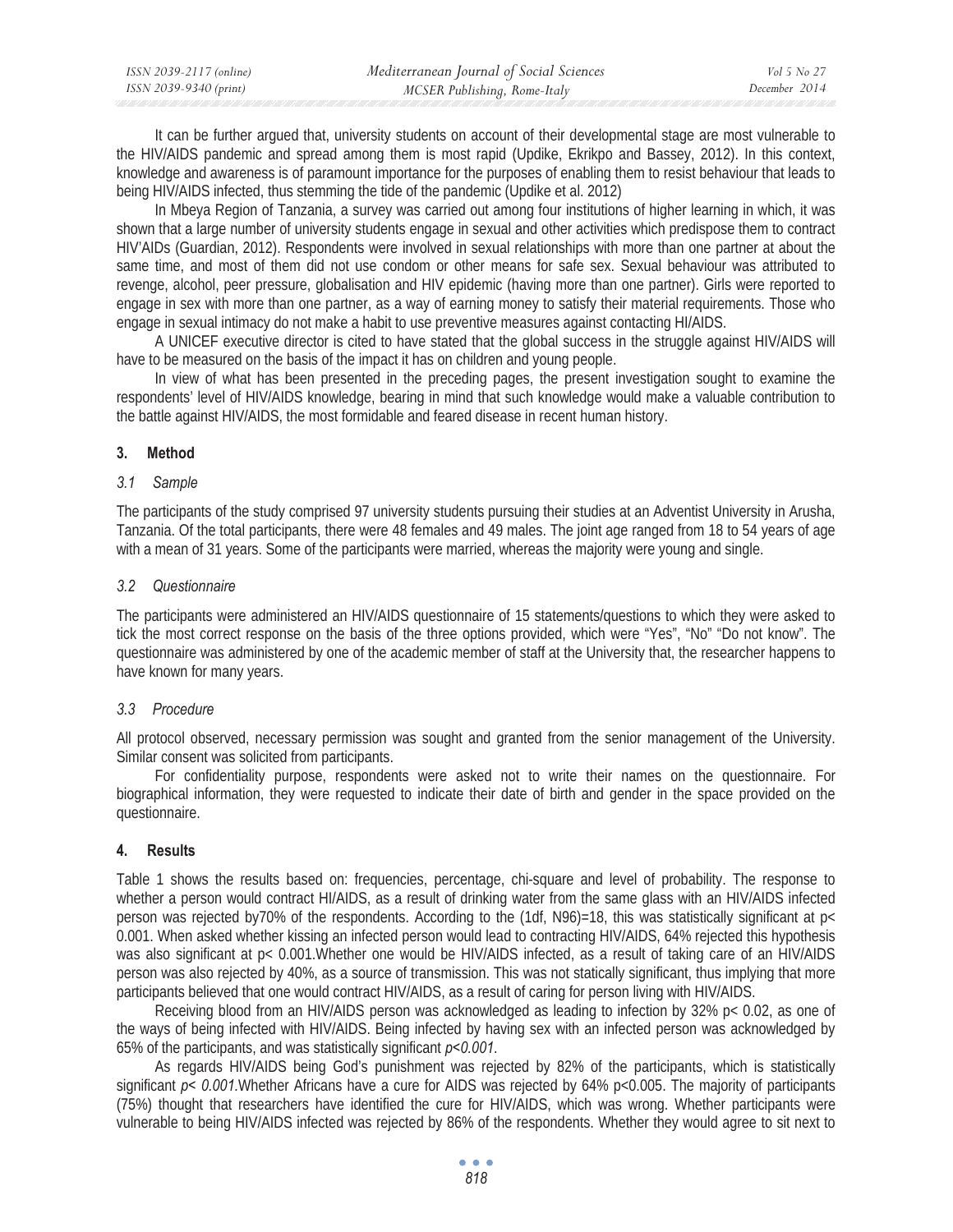an HIV/AIDS infected person, 29% respondents did not think there was a problem with such behaviour.

In response to the statement that HIV/AIDS persons should be held responsible for contracting such disease, the majority (71%) took the position that infected persons should be blamed for their disease. The response was statistically significant at p< 0.001.

**Table 1:** Participants' Frequencies, Percentage, Chi-squares and Probability

**N= 97**

| No.            | <b>Statement</b>                                                            |    |    |                |       |  |
|----------------|-----------------------------------------------------------------------------|----|----|----------------|-------|--|
|                |                                                                             |    | %  | $\mathbf{v}^2$ | P     |  |
|                | Drinking from the same cup used by AIDS person                              | 68 | 70 | 7.9            | 0.001 |  |
| $\overline{2}$ | Kissing a person who has AIDS                                               | 62 | 64 | 44             | 0.001 |  |
| 3              | Taking care of person who has AIDS                                          | 39 | 40 | 2.8            | 0.10  |  |
| 4              | Receiving blood from a person who has AIDS                                  | 31 | 32 | 5.6            | 0.02  |  |
| 5              | Having sex with a person who has AIDS                                       | 31 | 32 | 5.4            | 0.02  |  |
| 6              | AIDS is God's punishment for sexual sin                                     | 63 | 65 | 11.4           | 0.001 |  |
|                | Africans have a cure for AIDS                                               | 80 | 82 | 26             | 0.001 |  |
| 8              | Research has finally found the cure for AIDS                                | 62 | 64 | 8.5            | 0.005 |  |
| 9              | There is no way I will be infected with AIDS                                | 24 | 25 | 24             | 0.001 |  |
| 10             | Would you sit next to a person who has AIDS?                                | 83 | 86 | 38.6           | 0.001 |  |
| 11             | People who have AIDS are responsible for it                                 | 28 | 29 | 15.4           | ns    |  |
| 12             | AIDS children should attend school with others                              | 91 | 94 | 76.8           | 0.001 |  |
| 13             | Would you accept being tested for AIDS?                                     | 82 | 84 | 47.8           | 0.001 |  |
| 14             | Are you careful in your relationship with boys/girls to avoid getting AIDS? | 93 | 96 | 89             | 0.001 |  |
| 15             | There is no such thing as AIDS                                              | 64 | 66 | 23.9           | 0.001 |  |

Whether HIV/AIDS infected children should attend school with uninfected children, the majority of participants (96%) thought that was the right thing to do: p< 0.001 Whether there is a cure for HIV/AIDS, 66% did not think so. In response to whether participants would agree to being tested for HIV/AIDS, the majority of participants (84%) said they would. This was statistically significant:  $p < 0.001$ . In response to whether participants were careful in their relationships with members of the opposite sex, for the purpose of guarding against being HIV/AIDS infected, most of them (96%) agreed with the statement significantly: p< 0.001. The statement that there was no such thing as AIDS was rejected by 66% of the respondents, and was significant:, p< 0.001

# **5. Discussion**

The spread and effect of HV/AIDS in Sub-Saharan Africa has reached a pandemic stage. So far there is no cure in sight either through Western-based research or traditional medicine, as practised in most African countries. As such, public education remains the only hope for mankind. Consequently, numerous studies have been carried out not only in Africa, but throughout the world assessing the extent to which young people and adults know about HIV/AIDS. Such knowledge is considered valuable in combating HIV/AIDS. Moreover, HIV/AIDS knowledge serves as an indicator of where there is need to provide more public education for guarding against the transmission of HIV/AIDS.

Such vital information as described above served as a motivation of this investigation. Specifically, the objective of this study was to assess the extent to which students at the selected university are knowledgeable about HIV/AIDS. On the basis of the data analysis, it is clear that while in some areas participants have a high level of knowledge, in others, they do not possess such knowledge.

In the present study, the participants were grouped into 3 categories. The first group are those whose knowledge/awareness of HIV/ADS based on the 15 questions asked scored 70 per cent and above. This group is referred to as having sufficient knowledge/awareness of HIV/AIDS. The second group are those who are considered to have a satisfactory knowledge/awareness of HIV/AIDS. Their scores ranged from 50-69 per cent. The third group's scores were unsatisfactory, as they were below 50 per cent. Their level of performance was unsatisfactory, which therefore predisposes them to contracting HIV/AIDS, as it has been happening in recent years.

With such knowledge about HIV/AIDS, then Tanzania and other African countries have a long way to go in combating HIV/AIDS. Simultaneously, such state of affairs justifies the continued effort of assessing African populations, as a way of identifying problems which must be addressed in public education.

The findings of this study can be contrasted and compared with other research findings reported by other